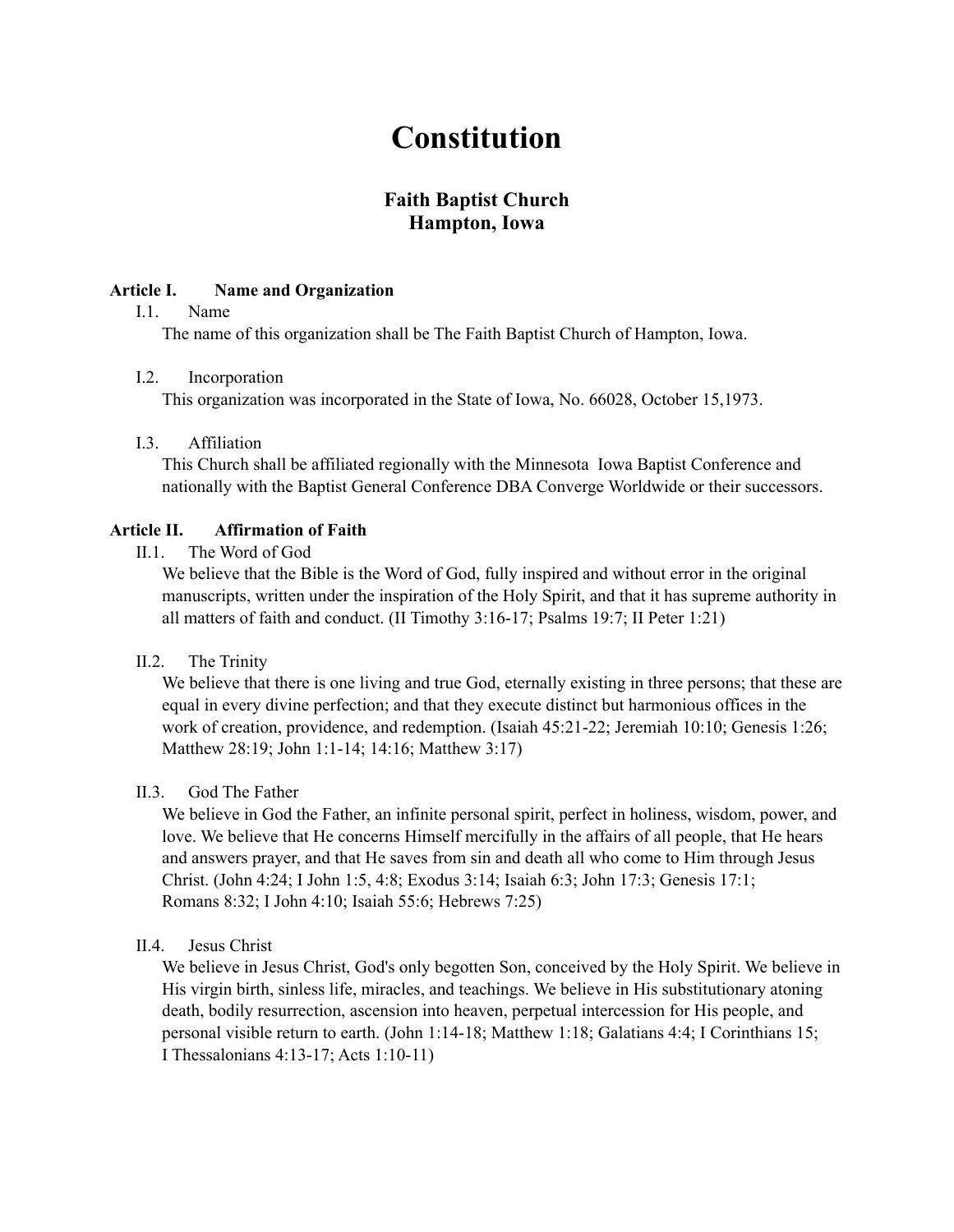## II.5. The Holy Spirit

We believe in the Holy Spirit who came forth from the Father and Son to convict the world of sin, righteousness, and judgment; and to regenerate, sanctify, and empower all who believe in Jesus Christ. We believe that the Holy Spirit indwells every believer in Christ, and that He is an abiding helper, teacher, and guide. (John 16:8-11; 14:16-18, 26; 15:26-27: 16:7, 13-15)

## II.6. Regeneration

We believe that all people are sinners by nature, and by choice, and are therefore under condemnation. We believe that those who repent of their sins and trust in Jesus Christ as Savior are regenerated by the Holy Spirit. (Romans 3:23, 6:23; John 1:12; 3:16; 5:24; Ephesians 1:13-14)

## II.7. The Church

We believe in the universal church, a living spiritual body of which Christ is the head and all regenerated persons are members. We believe in the local church, consisting of a company of believers in Jesus Christ, baptized on a credible profession of faith, and associated for worship, work, and fellowship. We believe that God has laid upon the members of the local church the primary task of giving the gospel of Jesus Christ to a lost world. (Matthew 16:18; Ephesians 2:19-22; Acts 2:41-42; 14:27)

## II.8 Christian Conduct

We believe that Christians should live for the glory of God and the well-being of others; that their conduct should be blameless before the world; that they should be faithful stewards of their possessions; and that they should seek to realize for themselves and others the full stature of maturity in Christ. (Romans 5,  $6, 7, \& 8$ ; Galatians 5:16-25)

# II.9. The Ordinances

We believe that the Lord Jesus Christ has committed two ordinances to the local church: Baptism and the Lord's Supper. We believe that Christian baptism is immersion of a believer in water into the name of the Triune God. We believe that the Lord's Supper was instituted by Christ for the commemoration of His death. We believe that these two ordinances should be observed and administered until the return of the Lord Jesus Christ. (Matthew 3:13-17; John 3:26, 4:1-2; Matthew 28:19-20; I Corinthians 11:23-26)

# II.10 Marriage

We believe that Christian marriage is a sacred institution ordained by God for the happiness of mankind and the propagation of the race. It is a spiritual and physical union into which one man and one woman may enter for the glory of God. Any reference in this organization's legal documents to man/woman to male/female assumes the individuals's biological gender at birth. We believe that the Church, as a loving and healing community, should nurture, teach and provide godly counsel with biblical principles about marriage to those who are married or considering marriage. (Romans 7:2; Geneses 2:18, 24; Matthew 19:3-9; Galatians 6:1-2; 2 Timothy 2:24-26; Colossians 3:16)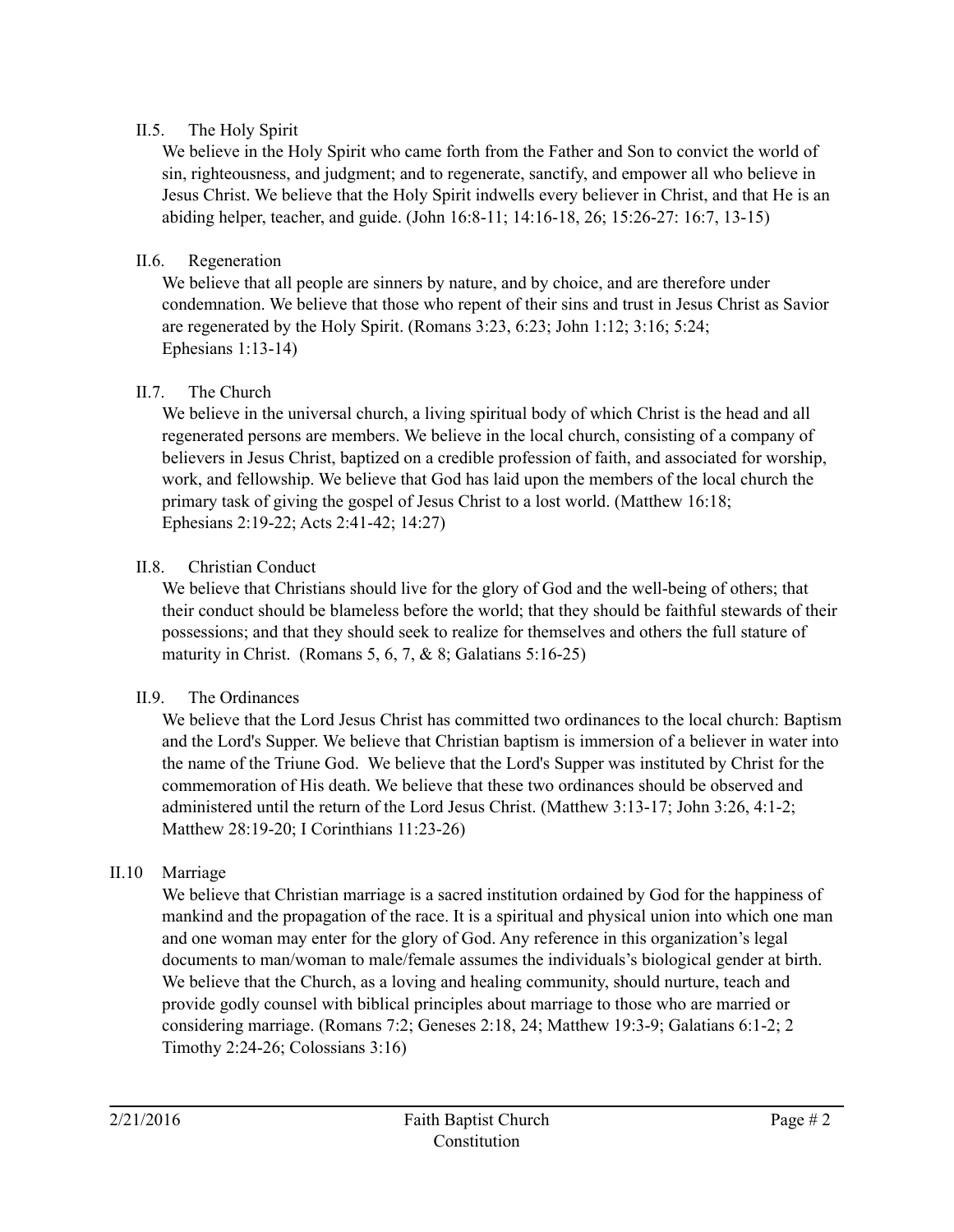# II.11. Religious Liberty

We believe that every human being has direct access to God through Jesus Christ, and is responsible to God alone in all matters of faith; that each church is independent and must be free from interference by any ecclesiastical or political authority; that therefore Church and State must be kept separate as having different functions, each fulfilling it's duties free from the dictation or patronage of the other. (John 1:12-13; Acts 4:18, 5:29,6:3-5, 13:2-4,15:2,22-31)

## II.12. Church Cooperation

We believe that local churches can best promote the cause of Jesus Christ by cooperating with one another in a denominational organization. Such an organization, whether a regional or district conference, exists and functions by the will of the churches. Cooperation in a conference is voluntary and may be terminated at any time. Churches may likewise cooperate with interdenominational fellowships on a voluntary basis. (Acts 15)

## II.13. The Last Things

We believe in the personal and visible return of the Lord Jesus Christ to earth, and the establishment of His Kingdom. We believe in the resurrection of the body, the final judgment, the eternal felicity of the redeemed, and the endless suffering of the wicked. (I Thessalonians 4:13-17; Acts 1:10-11; Revelation 20; I Corinthians 15)

## **Article III. Purpose**

III.1 Everything that Faith Baptist Church does is founded upon the Truth set forth in the Bible, which is living, active and sharper than any two-edged sword.

The general purpose for which this organization is formed shall be:

To worship God, to preach the Gospel, to administer the ordinances of the New Testament, to minister to the spiritual needs of it's members and to any and all people as the opportunity arises, to train Christians for the Lord's work, and to further the evangelization of the world by helping men, women, and children come to a living faith in Jesus Christ. Because these beliefs serve as the bedrock of our ministry, everyone involved in our ministry is expected to act in the manner that promotes and supports these beliefs. Hebrews 4:12; Matthew 7:24; Matthew 28:19-20; Matthew 22:37-40

III.2. To take, secure, accept, hold or acquire, by gift, purchase, legacy or otherwise, real and personal property, whenever it may deem necessary and expedient in the work and purposes for which this body was organized and incorporated; to hold, lease, encumber, give exchange or sell and transfer and dispose of the same in part or in whole, when it deems such action expedient, necessary, or beneficial in promoting and advancing the work and purposes for which this corporation is formed; and to do or accomplish such acts as to conform to the laws of this state. 2 Corinthians 8:9; Luke 6:38; 1 Corinthians 4:2; Romans 12:13; Luke 16; 9-13.

# **Article IV. Membership**

Membership shall be composed of persons confessing faith in Jesus Christ as personal Savior and Lord of Life, giving evidence of regeneration, being baptized by immersion, accepting the affirmation of faith held by this Church.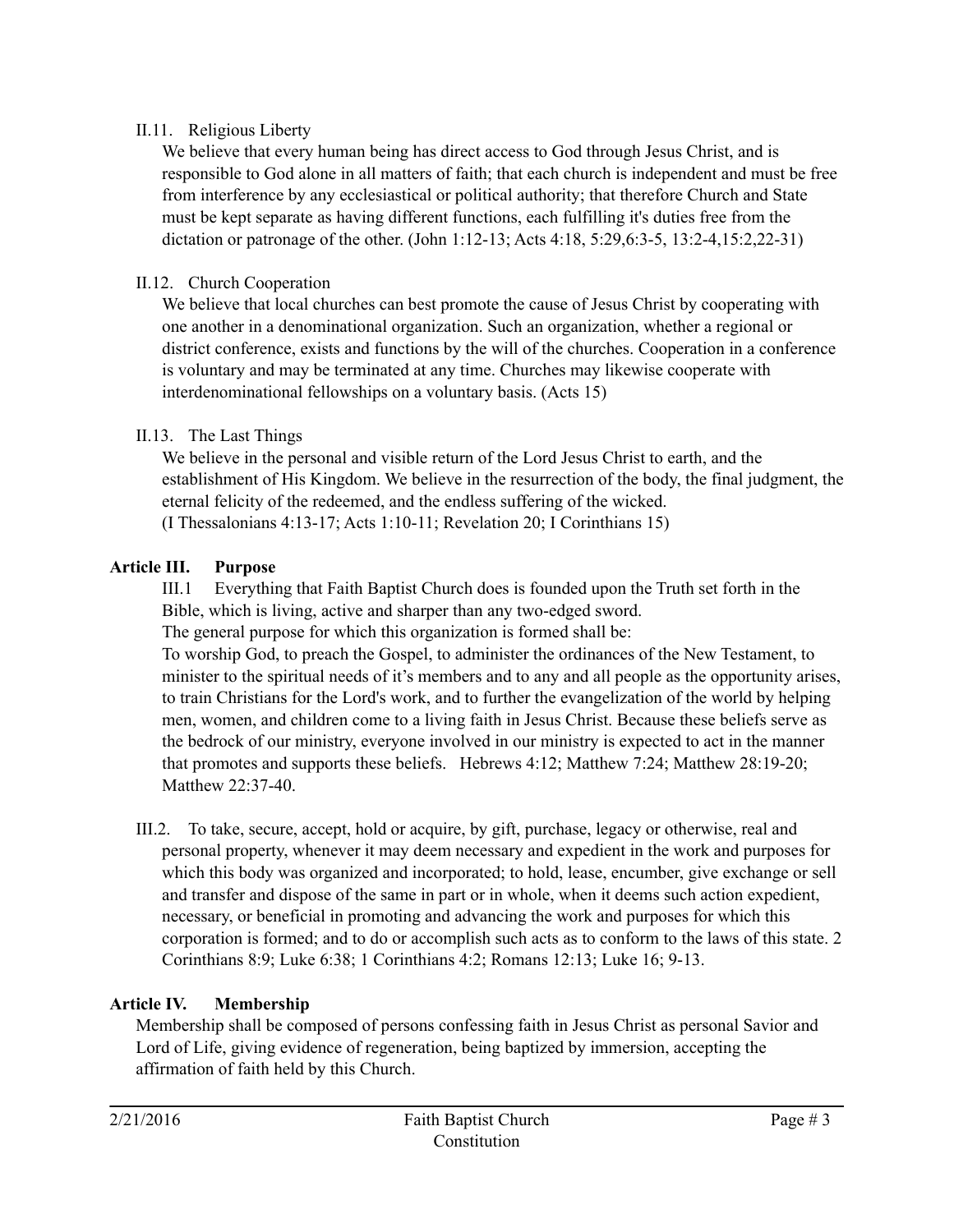#### **Article V. Polity**

The government of this Church is vested in the body of believers who compose it. The Church, in turn, will elect a Church Council and will call a pastoral staff. The Church Council and pastoral staff shall be responsible for the general supervision of the affairs of the Church in accordance with the Constitution and Bylaws.

## **Article VI. Congregational Meetings**

## VI.1. Worship

The Church shall meet every Sunday for worship. The Lord's Supper shall be observed monthly.

#### VI.2. Business Meetings

The Church shall hold an annual business meeting and special meetings as necessary in accordance with the Bylaws.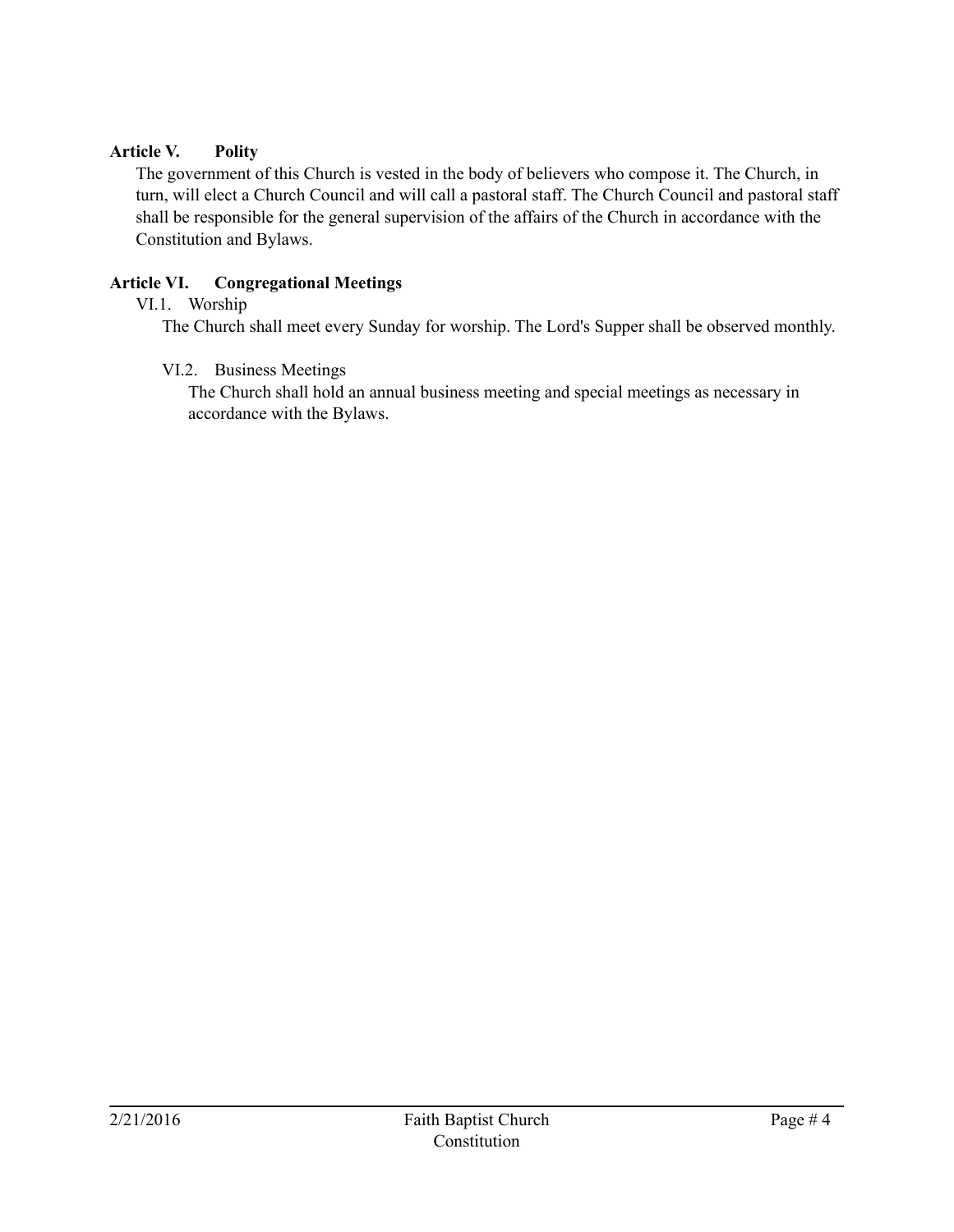## **Article VII. Disposition of Church Property**

## VII.1. Division

In case of the organic division of the Church membership, the Church property shall belong to those who abide by this Constitution. Any question as to loyalty to this Constitution shall be submitted to the regional affiliate found in article 1.3.for settlement.

## VII.2 Dissolution

Should conditions arise when for any reason the Church ceases to function; the Church property shall be transferred to the regional affiliate found in article 1.3.

## VII.3. Consolidation

Should conditions arise where a consolidation with another church would be advisable, the Church Council shall be authorized by the Church to negotiate the terms of such a consolidation in so far as the property is concerned.

## **Article VIII. Operational Limitations**

Notwithstanding any other provisions of these Articles, the corporation shall not carry on any activities not permitted to be carried on by a corporation exempt from Federal Income Tax under Section 501C(3) of the Internal Revenue Code of 1954 (or the corresponding provisions of any future United States code). Except when sound doctrinal reasons would cause us to choose to give up our 501C(3) status.

## **Article IX. Inurement of Income**

No part of the income of the corporation shall inure to the benefit of, or be distributable to, it's members, Church Council members or other private persons except that the corporation shall be authorized and empowered to pay reasonable compensation for services rendered.

# **Article X. Liabilities**

No officer, Church Council member, committee or team member, staff member or employee appointed or elected by the corporation shall be personally or individually liable for any error, mistake, and/or omission for or on behalf of the corporation which occurs within the scope of his or her duties as an officer, director, trustee, or committee member, excepting only for his or her willful misconduct or violations of the law.

# **Article XI. Duration**

The duration of this corporation shall be perpetual.

# **Article XII. Amendments**

Amendments to this Constitution may be introduced through formal motion at any business meeting, but shall not be acted upon until the following business meeting, at which time an affirmative vote of at least two-thirds of the members present and voting at the meeting shall be required for acceptance. Announcement of a pending vote on an amendment to the Constitution shall be made at the services on two (2) Sundays immediately preceding the date of the meeting, and a copy of the proposed amendment shall be printed and distribution these Sundays. At no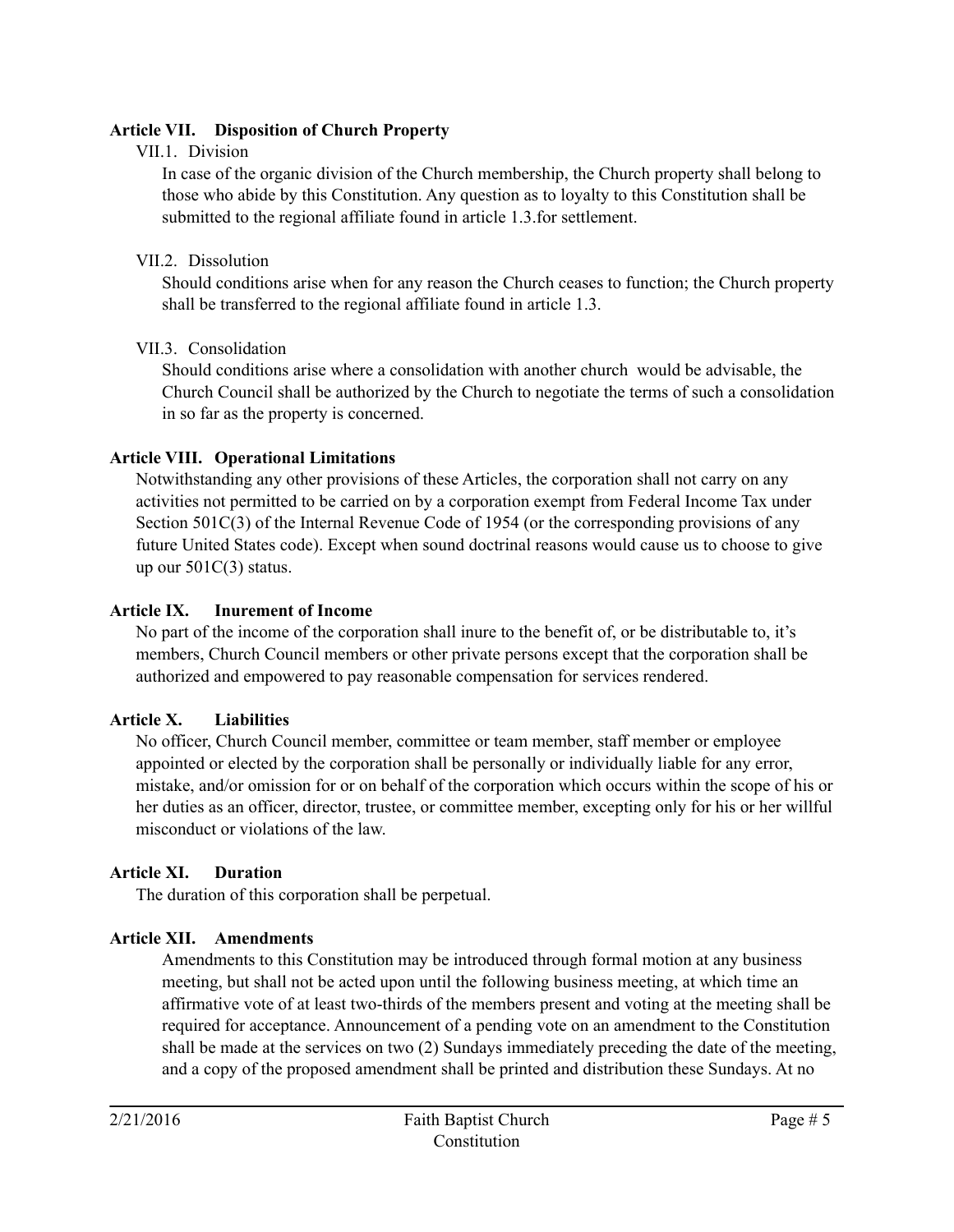time shall any amendment be adopted that would be contrary to the beliefs and practices set forth in the Bible.

#### **Article XIII. Bylaws**

Accompanying this document shall be the Bylaws which set forth the basic procedures of the operation of the Church. The Bylaws are to be included with, but not part of the Church Constitution. No Bylaw may alter or change any part of the Constitution. Changes to the Bylaws must be presented to the Church by the Church Council and then passed by a simple two-thirds majority of the members present at any business meeting. A copy of the proposed change shall be posted in a conspicuous place and printed and distributed two (2) consecutive Sundays in advance of the meeting.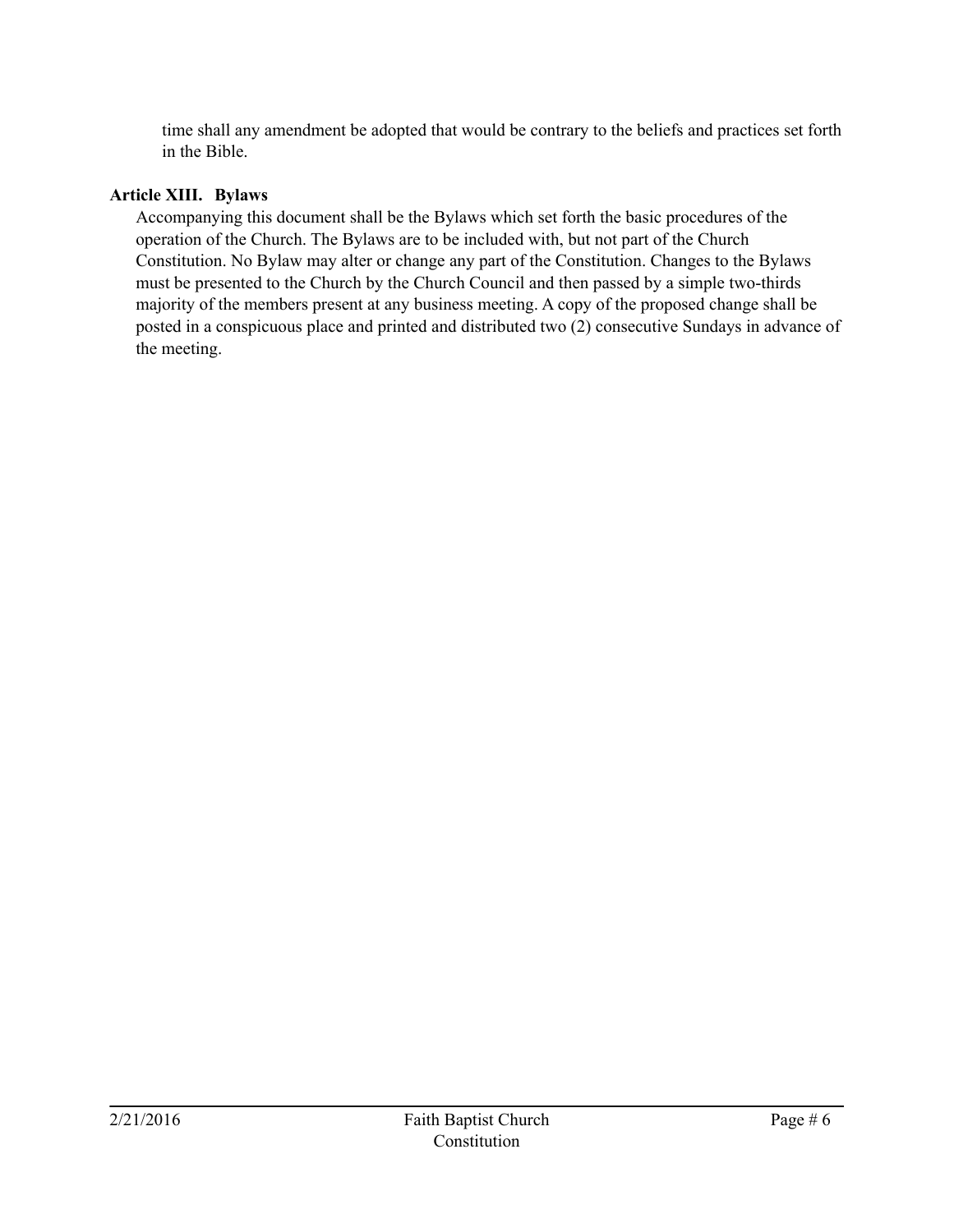# **Bylaws**

# **Faith Baptist Church Hampton, Iowa**

## **Article I. Membership**

Article I. Membership

- I.1. Admission to Membership
	- I.1.1. New members shall be welcomed into the Church after the following:
		- I.1.1.1. Confessing faith in Jesus Christ as personal Savior and Lord of Life
		- I.1.1.2. Being baptized by immersion
		- I.1.1.3. Having participated in an orientation classes as designated by the Elders
		- I.1.1.4. Adhering to affirmation of the faith and by-laws of the church.
		- I.1.1.5.Giving testimony to the Elders of a personal faith in Jesus Christ
		- I.1.1.6. Receiving a unanimous vote of the Elders
- I.1.2. Pastoral staff shall be accepted into membership upon installation into the ministry of the Church.
	- I.1.3. A former member of the Church may be restored into membership of the Church upon the unanimous vote of the Elders after a personal interview where they have heard testimony to the candidate's current walk with Christ.
- I.2. Responsibilities of Church Members
	- I.2.1. With the privilege of membership come certain responsibilities.
		- I.2.1.1. To God

To cultivate Godliness by daily study of the Scriptures and to diligently seek to become more like Christ through the power of the Holy Spirit.

I.2.1.2. To One Another

To love one another, not in word only, but in deed and truth. In case of personal offense, to follow the course directed by our Savior in Matthew 18:15-17. To pray for and with one another.

I.2.1.3. To The Pastor(s)

To esteem him highly in love for his work's sake, and to pray for him daily. To receive his instructions with an attentive and tender spirit, seeking improvement rather than gratification.

I.2.1.4. To The Family

To promote the observance of the Lord's Day by attendance as a family to worship and hear the Scriptures taught. To support and affirm the work of the Lord by example in the home. To seek greater commitment to our Savior through family devotions and prayer.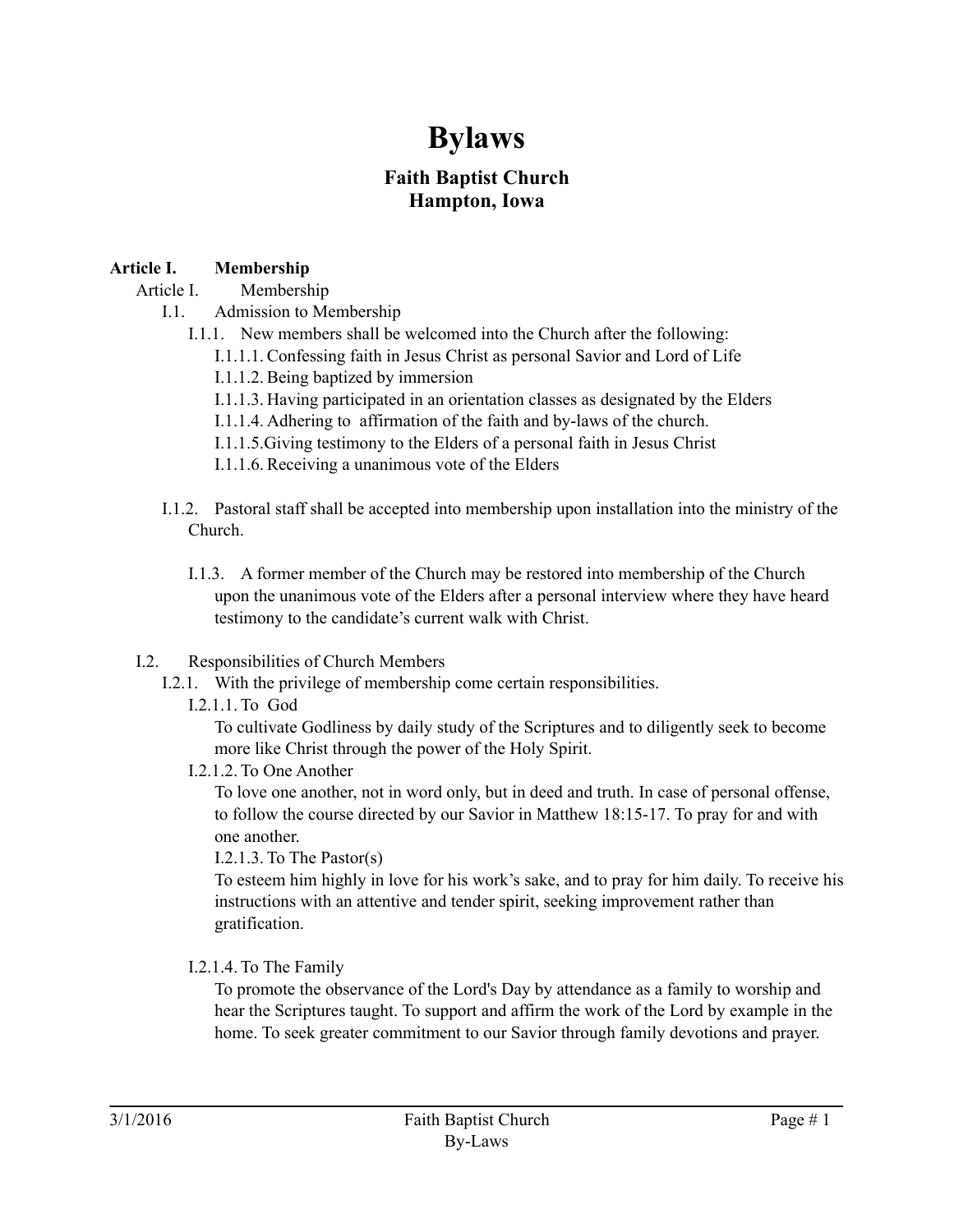#### I.2.1.5. To The World

To be faithful witnesses always for our Lord and Savior. To make personal effort for the conversion of the unsaved, and especially those to whom we are related or with whom we are acquainted.

#### I.3. Removal From Membership

- I.3.1. Members shall be removed from membership for the following reasons:
	- I.3.1.1. Resignation

Resignations shall be in writing to the Elders and announced at the next regular business meeting.

- I.3.1.2. Admission to membership in another Church
- I.3.1.3. Disciplinary Reasons

Members shall be removed for disciplinary reasons upon a unanimous vote of the Elders.

## I.3.1.4. Absence

Members who have not attended for twelve (12) months, unless infirm or disabled, and having been contacted by the Elders may be removed from membership upon a unanimous vote of the Elders.

## I.4. Discipline of Members

I.4.1. Necessity

In the event of the persistent unrepentant sin or offenses against the Church, action shall be initiated to correct the sinning member(s). This shall be done with a concern for redemption and reconciliation rather than punishment and ostracism.

# I.4.2. Authority

Children of God are admonished not to continue in sin (Romans 6:1-2). Sin in the believer's life is to be confessed and forsaken in accordance with I John 1:9 and Proverbs  $28.13$ 

# I.4.3. Method

Matthew 18:15-20 and Galatians 6:1-2 instruct the Church in the method of discipline. Church discipline should be conducted privately with love and gentleness. Disciplinary action against a member who persists in sin or an offense will be initiated only upon receipt by the Elders of a written complaint from at least two (2) witnesses. The Elders shall carefully investigate the complaint, attempting to effect proper understanding and restoration.

# I.4.4. Offenses

Offenses requiring discipline that may eventually result in exclusion from membership, leadership or staff position include, but are not limited to: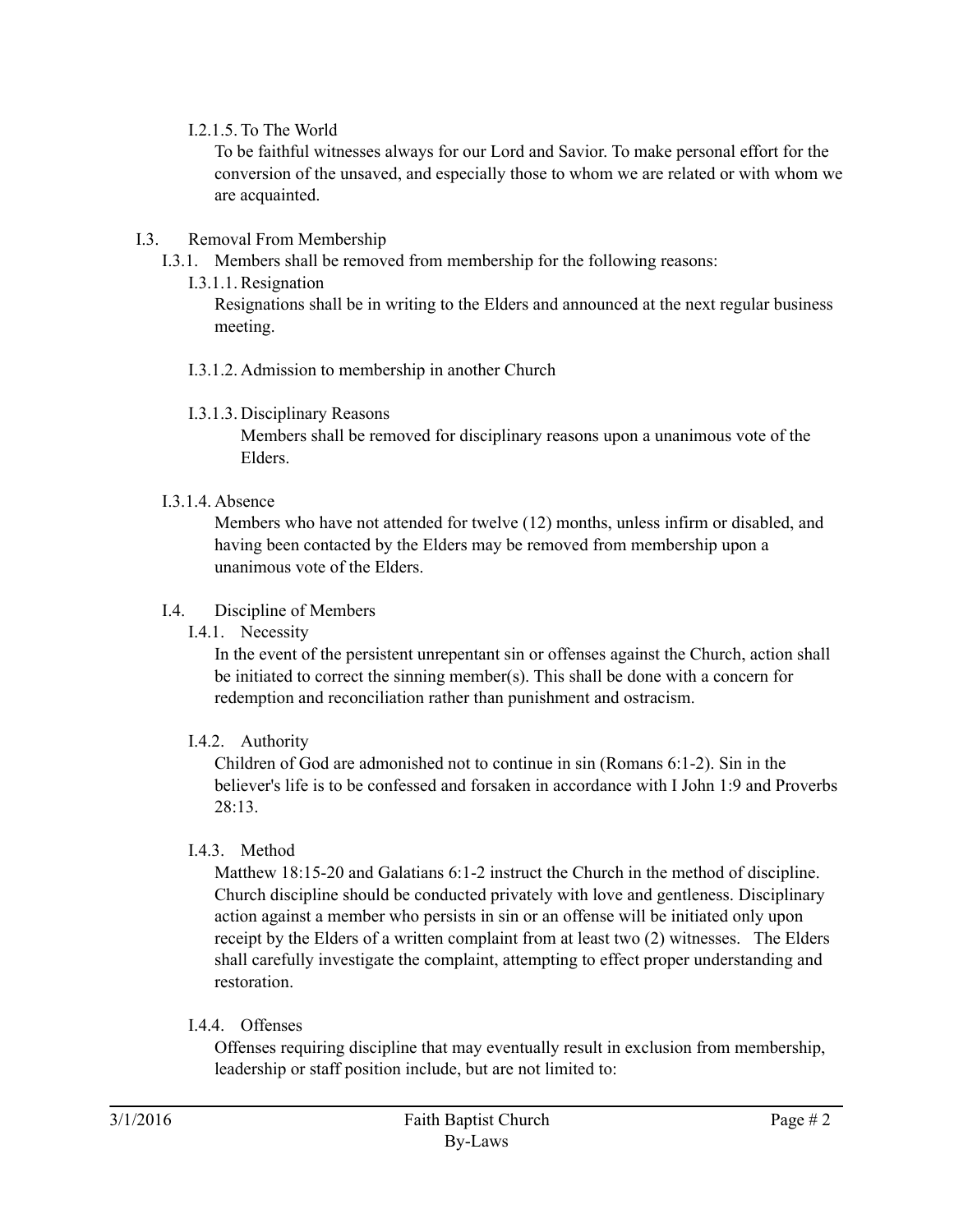- I.4.4.1. Sins of human character that obscure the holiness of God such as sexual immorality, greed, idolatry, slander, drunkenness, and swindling. (I Cor. 5:11)
- I.4.4.2. Sins of divisiveness that bring confusion and schism to the work of the Church. (Romans 16:17)
- I.4.4.3. Sins that violate the truth of God by promoting false doctrine. (II Peter 2:1-3).
- I.4.5. Restoration

The Elders may effect restoration upon repentance, by recommending the individual be restored to membership of the Church. (Article I, Section 1.3)

# **Article II. Church Council**

- II.1. Church Council
	- II.1.1. Membership

The Church Council shall consist of the Elders, the Deacons, and the Senior Pastor.

II.1.2. Meetings

The Church Council shall determine the time and place of their regular meetings, and shall publish this information at least seven (7) days in advance of these regular meetings. Special meetings may be called by the Church Chairman or the Senior Pastor.

II.1.2.1. Quorum

A majority of the Church Council members shall constitute a quorum for transaction of business.

II.1.2.2. Manner of Acting

The act of the majority of the Church Council members present at a properly called meeting at which a quorum is present shall be the act of the Church Council.

# II.2. Elders

II.2.1. Membership

The Elders will consist of a minimum of three (3) elected Church members and the Senior Pastor.

# II.2.2. Selection

- II.2.2.1. The Nominating Committee will provide potentially qualified men with information concerning the position. If interested, the candidate will return the completed questionnaire to the elders
- II.2.2.2. The Elders will interview the candidates and make a recommendation to the nominating committee.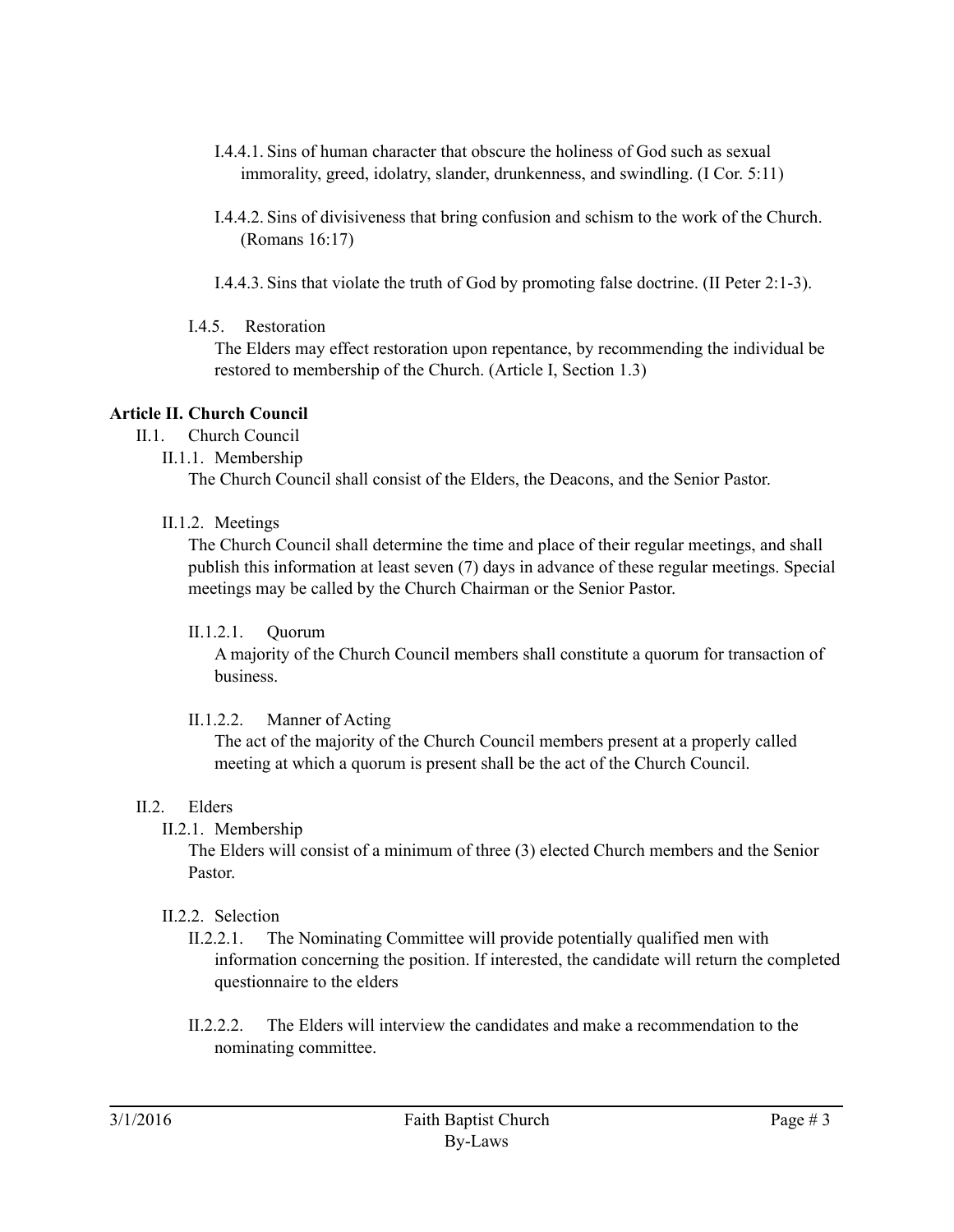- II.2.2.3. The Nominating Committee will submit, from among the candidates, nominees to the Church Council.
- II.2.2.4. The Church Council will then evaluate the nominees, and four (4) Sunday prior to the election will post the first list of consenting and qualified nominees.
- II.2.2.5. The Church will have two (2) weeks from the Sunday the names are posted to express in writing to an Elder any concerns regarding a candidate.
- II.2.2.6. The Church Council can reevaluate the status of any nominee.
- II.2.2.7. An Elder is elected by receiving at least seventy five (75) percent of the votes of the members present and voting at a regular or special business meeting. The vote shall be by secret ballot. Elders shall assume their office on the first day of the month following their election. Elders will serve a term of four (4) years, and cannot be reelected for one (1) year. An Elder is eligible for reelection if he has served less than half of a regular four (4) year term.
- II.2.3. Duties and Responsibilities
	- II.2.3.1. As a self-governing body, the Church shall delegate it's authority to the Elders. All voting of the Elders shall reflect unity of spirit.
	- II.2.3.2. The Elders will:
		- II.2.3.2.1. Approve the teachers and curriculum, and oversee the teaching ministry of the Church.
		- II.2.3.2.2. Oversee the caring ministry of the Church.
		- II.2.3.2.3. Cast the vision and establish the direction of the Church.
		- II.2.3.2.4. Provide encouragement and accountability.
		- II.2.3.2.5. Exercise spiritual discipline for the Church.
		- II.2.3.2.6. Encourage church membership, and oversee the membership roll of the Church.
		- II.2.3.2.7. Conduct an annual performance review of the Senior Pastor and present a confidential summary, agreed to by all of the Elders, to the Church Council.
	- II.2.3.3. The Elders will work in cooperation with the Deacons.
- II.2.4. Qualifications

An Elder will be a male member living in accord with the qualifications laid out by the Bible, primarily found in I Timothy 5 and Titus 1. An Elder will possess leadership ability, a servant's heart and desire to grow in Christ. An Elder is not expected to be perfect, but is an example, and as such, is held in high standard.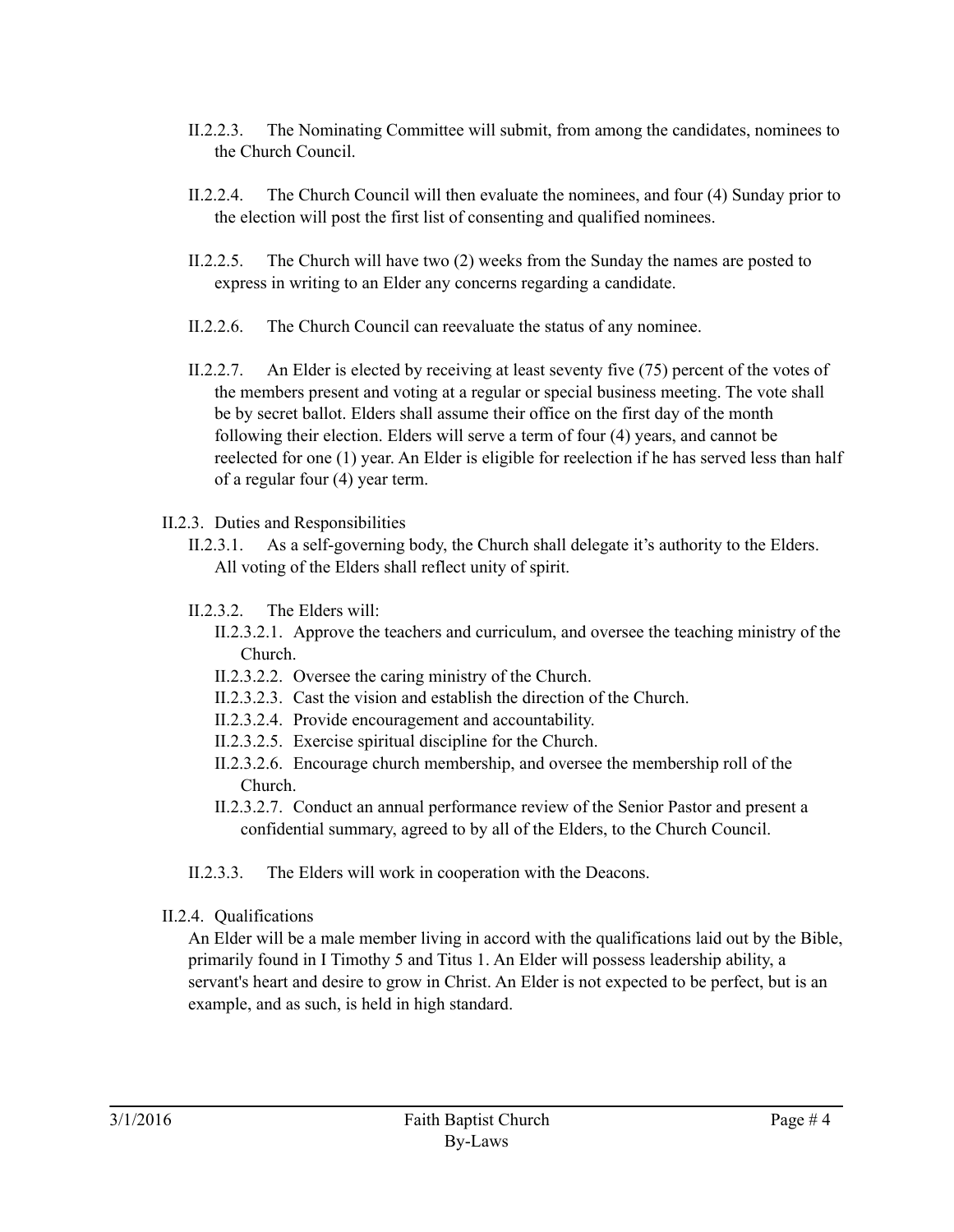#### II.2.5. Vacancies

Vacancies occurring during the year may be filled for the unexpired term at any business meeting. Nominees to fill these vacancies shall be presented by the Nominating Committee in accordance with these By-Laws. (Article II, Section 2.2)

#### II.2.6. Dismissal

The matter of dismissal of an Elder shall be handled with the same spirit as found under the guidelines for the discipline of Church members found in Article I, Section 4. A recommendation for the Elder's dismissal may be initiated by the Church Council or the Church at large following the guidelines in Article VII, Section 5. The Church may dissolve the Elder relationship by a majority vote, taken by secret ballot.

#### II.2.7. Meetings

The Elders shall determine the time and place of their regular meetings. Special meetings may be called by the Church Chairman or the Senior Pastor, with the notification of the other.

#### II.2.7.1. Quorum

A majority of the Elders shall constitute a quorum for transaction of business.

#### II.2.7.2. Manner of Acting

The act of the majority of the Elders present at a properly called meeting at which a quorum is present shall be the act of the Elders of the Church. When voting to overturn the action taken by the Deacons, a majority of all current Elders must vote in favor of a motion for it to pass. However, one dissenting vote shall defeat the motion before the Elders.

#### II.3. Deacons

II.3.1. Membership

The Deacons shall consist of eight ( 8) elected Church members.

#### II.3.2. Selection

The Nominating Committee shall post the names of the nominees consenting and qualified to serve two (2) Sundays prior to the election. Deacons, with the exception of the Finance Chairman, are elected by receiving a majority vote of the members present and voting at a regular or special business meeting, and shall assume their offices on the first day of the month following their election. Deacons shall serve a term of two (2) years and be eligible for reelection to a second two (2) year term after which they shall be ineligible to serve as chairman of the same team for one (1) year.

The term limitation for the Deacon elected to serve as Chairman of the Finance Team shall not be limited to two (2) terms. The Finance Chairman will serve as Church Treasurer. The Finance Team Chairman is elected by receiving seventy-five (75) percent of the members present and voting at a regular or special business meeting and shall assume their office on the first day of the month following the election.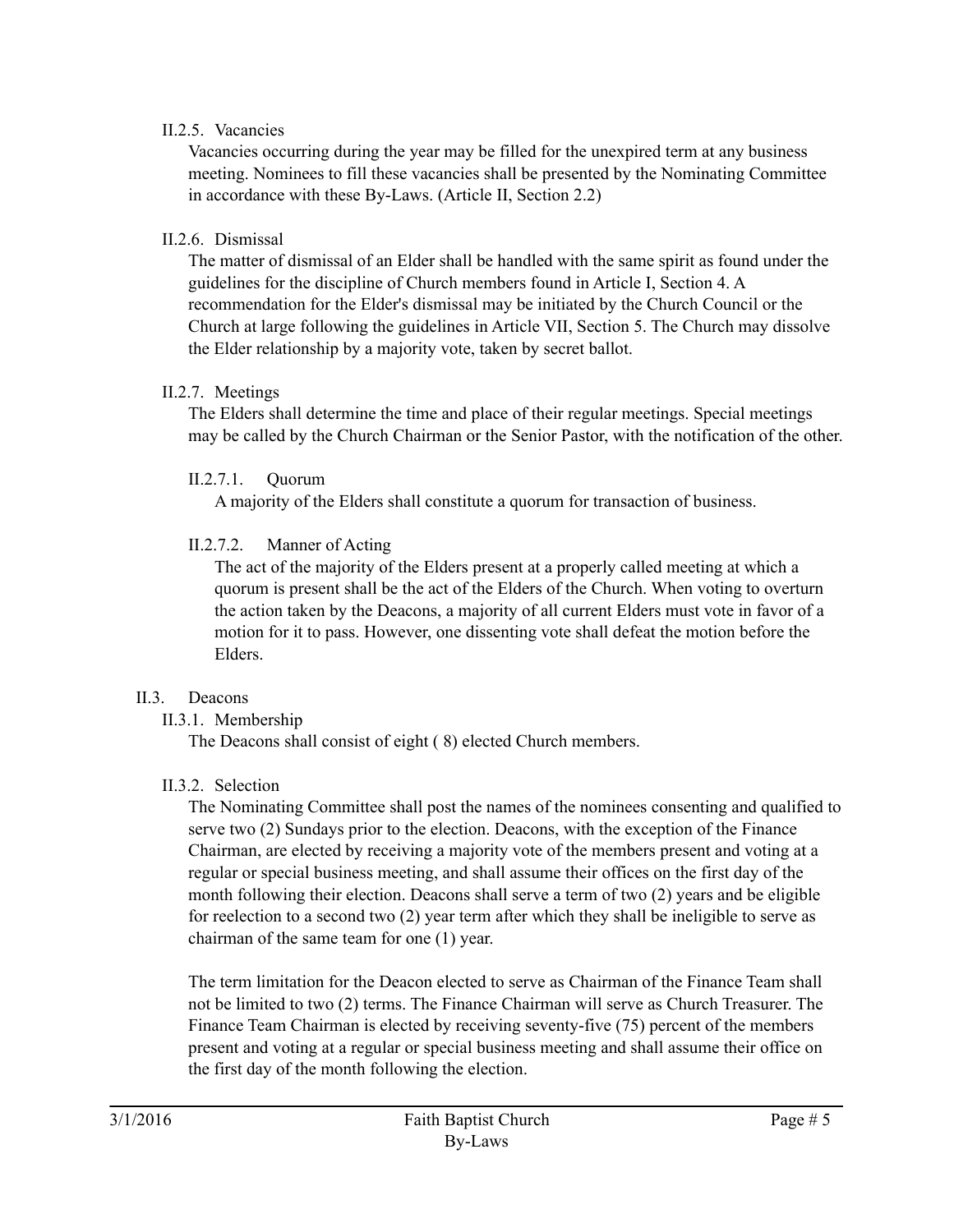#### II.3.3. Duties and Responsibilities

- II.3.3.1. Structure
	- II.3.3.1.1. Ministry Areas

Each Deacon shall be elected by the Church to a specific Ministry Team. The ministry areas of these teams shall include Worship/Prayer, Finance, Properties, Evangelism/ Missions, Assimilation/Fellowship, Discipleship, Youth Ministries, and Children's Ministries. Other ministry areas deemed necessary by the Church Council and approved by the Church shall be added to the By-Laws along with a suitable description.

## II.3.3.2. Ministry Teams

II.3.3.2.1. Definition

A Ministry Team consists of those who serve in a ministry area along with the Deacon who will serve as it's chairman.

II.3.3.2.2. Selection

The appointment of the team members, responsibilities, procedures, and job descriptions for the Ministry Teams shall be determined by the Deacons.

## II.3.3.2.3. Purpose Statement for the Ministry Areas

II.3.3.2.3.1. Worship/Prayer

To assist all the functions that pertain to the public services of the Church; to oversee the music ministry; and to encourage the Church body to be involved in individual and corporate prayer.

# II.3.3.2.3.2. Finance

To expedite the ministries of the Church by assuming responsibility for the collection of voluntary tithes, gifts, and offerings, for the care of budgeted and non-budgeted funds, and for the disbursement of funds through the prescribed process as deemed advisable by the Church Council.

# II.3.3.2.3.3. Properties

To assist the ministries of the Church by overseeing the use and maintenance of the Church facilities, equipment, and grounds, and to keep the necessary records of the same.

II.3.3.2.3.4. Evangelism/Missions

To organize and supervise the local Church in the faithful proclamation of the Good News of Jesus Christ to the community, state, country, and world.

# II.3.3.2.3.5. Assimilation/Fellowship

To organize and supervise the local Church in the assimilation (inclusion and familiarization) of individuals and families into the life of the Church; to develop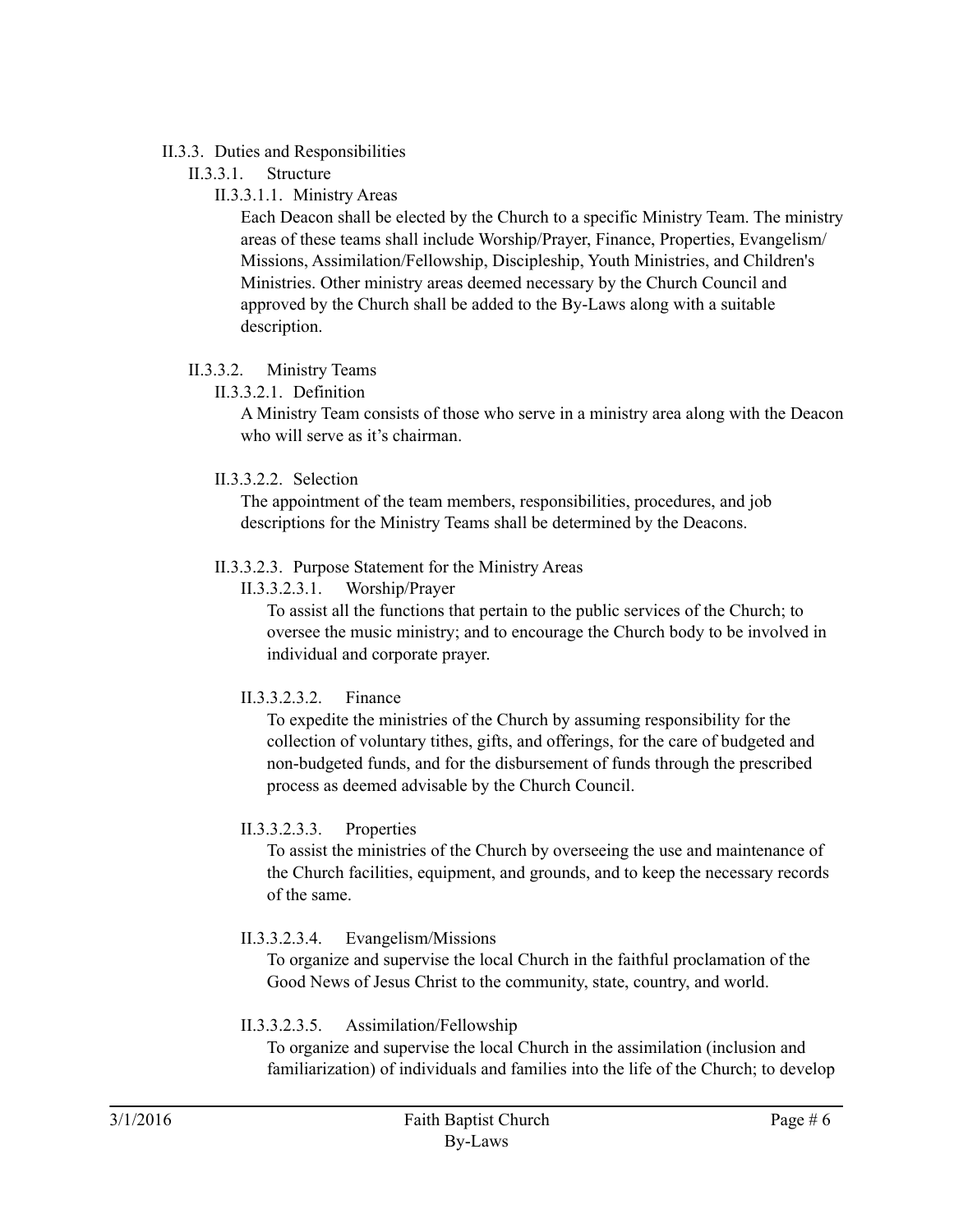and oversee the social and recreational programs of the Church; to organize and oversee the care ministries to the Church body.

#### II.3.3.2.3.6. Discipleship

To organize and supervise the local Church in the discipleship of people within the Church to a more meaningful relationship with and obedience to the Lord Jesus Christ through small group studies, Men's Ministries, and adult Sunday School; to maintain and promote a library for all ages; oversee Women's Ministies and to promote and facilitate family camps and adult retreats.

## II.3.3.2.3.7. Youth Ministries

To develop and supervise the Christian education and fellowship of students in middle school and high school and to promote youth camp and retreats

#### II.3.3.2.3.8. Children's Ministries

To develop and supervise the Christian Education and fellowship of children; including promotion of children's camps

## II.3.4. Relationship to the Elders

The Elders are to be kept informed of the dreams, goals, and activities of each Ministry Team. The Elders and pastoral staff will be available as resources to the Ministry Teams as needed.

# II.3.5. Contractual Authority

Subject to the final approval of the Church membership, the Deacons shall have the responsibility to mortgage, convey, or encumber the real property on behalf of the Church. With the presentation of each transaction of real property to the Church for approval, the Deacons will also designate at least two (2) of their members who shall be responsible for the signing and execution of the documents related to that transaction.

# II.3.6. Qualifications

The Deacons shall be comprised of Church members in good standing for at least one (1) year. They shall conform to the qualifications for spiritual leaders as set forth in I Timothy and Titus. They shall also display a spirit-filled life, demonstrate a servant's heart, possess leadership ability, and recognizing the need to be above reproach, so as not to bring offense to the Church body.

# II.3.7. Vacancies

Vacancies occurring during the year may be filled for the unexpired term at any business meeting. Nominees to fill these vacancies shall be presented by the Nominating Committee in accordance with these By-Laws. (Article II, Section 3.2)

# II.3.8. Dismissal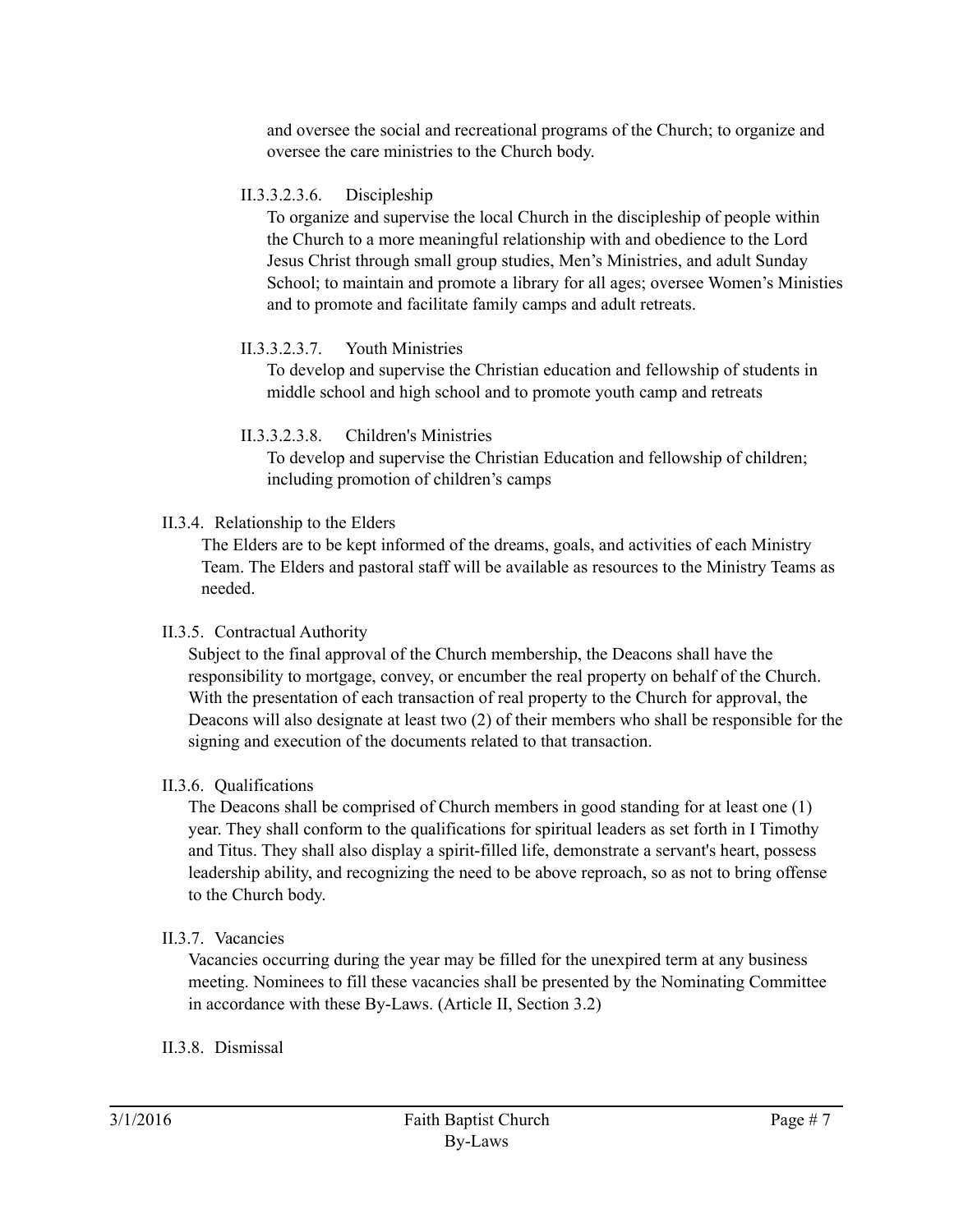The matter of dismissal of a Deacon shall be handled with the same spirit as found under the guidelines for the discipline of Church members found in Article I, Section 4. A recommendation for the Deacon's dismissal may be initiated by the Church Council or the Church at large following the guidelines in Article VII, Section 5. The Church may dissolve the Deacon relationship by a majority vote, taken by secret ballot.

II.3.9. Meetings

The Deacons shall determine the time and place of their regular meetings. The Deacon chairman shall be selected from among their members, and shall preside at Deacon meetings. Special meetings may be called by the Deacon Chairman or the Senior Pastor, with the notification of the other.

## II.3.2.9.1. Quorum

A majority of the Deacons shall constitute a quorum for transaction of business.

# II.3.2.9.2. Manner of Acting

The act of the majority of the Deacons present at a properly called meeting at which a quorum is present shall be the act of the Deacons of the Church.

# **Article III. Reserved if needed for future use.**

# **Article IV.Staff and Employees**

- IV.1. The Senior Pastor
	- IV.1.1. The qualifications of the Senior Pastor should be as set forth in I Timothy 3:1-7. He shall be sympathetic and cooperative with the national affiliate found in article 1.3 of the constitution and in agreement with the faith and practice of this Church.
	- IV.1.2. The Senior Pastor shall be called by the Church for an indefinite period of time.
	- IV.1.3. The Pastoral Search committee shall recommend the candidate to the members of the Church pursuant to Article VI, Section 2.2.
	- IV.1.4. A call shall consist of a favorable vote by at least seventy five (75) percent of the voting members present at a special meeting of the Church. The vote shall be by secret ballot.
	- IV.1.5. The Senior Pastor shall perform such duties as incumbent upon his office as enjoined in the Word of God. He shall be an ex-officio voting member of the Elders and all Ministry Teams and committees of the Church. As a part of his call to the Church, the Senior Pastor will be considered the teaching/preaching Elder. The Senior Pastor shall serve as Vice Chairman of the Church and preside at Church Council meetings in the absence of the Church Chairman.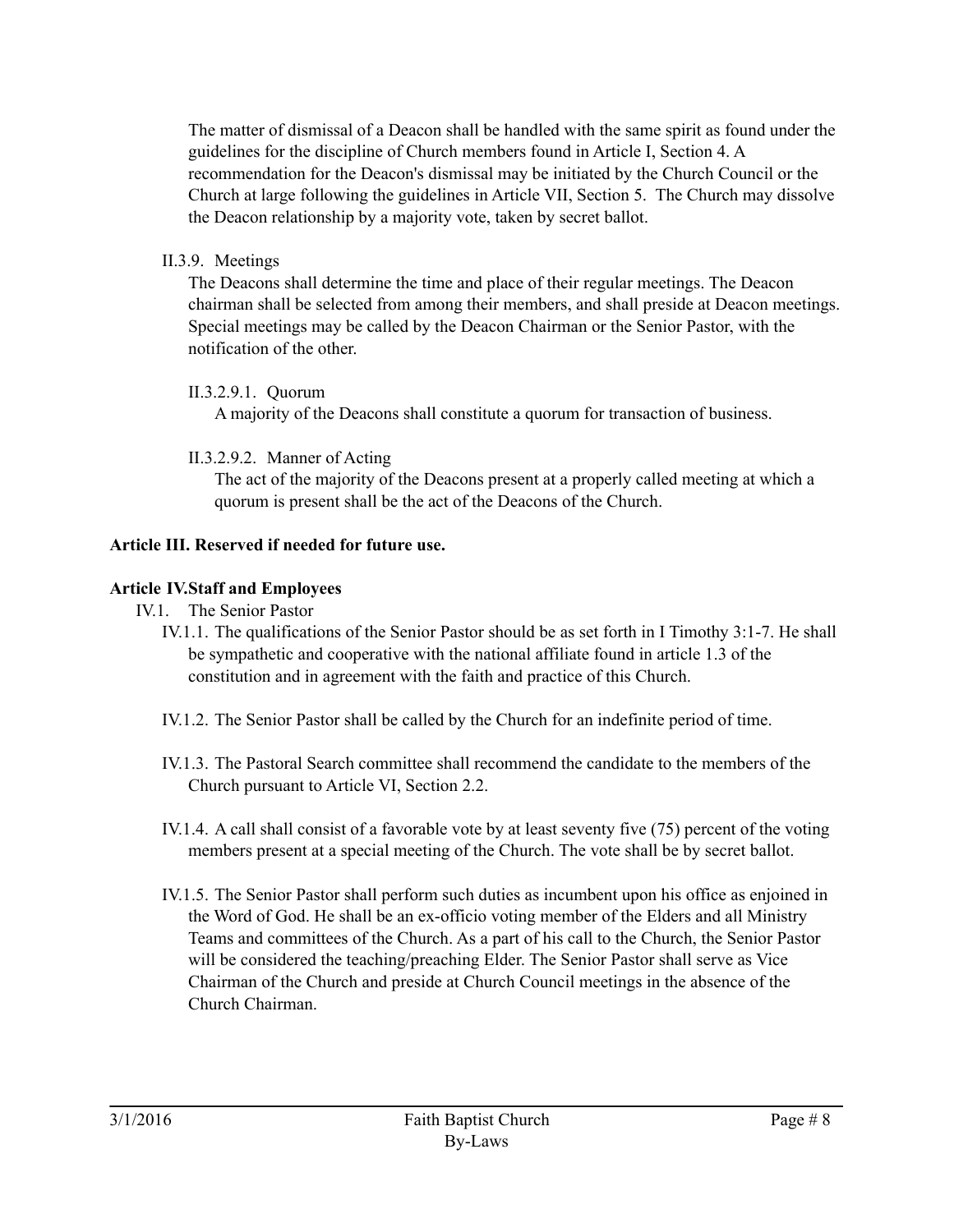- IV.1.6. The Senior Pastor shall resign to the Church Council, normally sixty (60) days before it would become effective. The Church Council shall present his resignation to the Church with the terms of dissolution formulated by the Church Council.
- IV.1.7. The matter of dismissal of the Senior Pastor shall be handled with the same spirit as found under the guidelines for the discipline of Church members found in Article I, Section 4. A recommendation for the Pastor's dismissal may be initiated by the Church Council or the Church at large following the guidelines in Article VII, Section 5. The Church may dissolve the Pastoral relationship by a majority vote, taken by secret ballot, with the terms of dismissal determined by the Church Council. These terms will include two (2) months salary.
- IV.1.8. When a vacancy in the position of Senior Pastor exists, the Elders shall be responsible for the leadership of the regular services.
- IV.2. Ministry Staff
	- IV.2.1. The calling of any Ministry Staff shall be by action of the Church Council upon recommendation of the Search Committee.
	- IV.2.2. The initial titles and duties of Ministry Staff shall be determined at the time the call is extended. The Ministry Staff shall be responsible to the Senior Pastor.
	- IV.2.3. The Senior Pastor will conduct annual performance reviews of each Ministry Staff. A copy of the review shall be presented to the Elders.
	- IV.2.4 The severance, resignation or dismissal of Ministry Staff shall be by action of the Church Council.

# IV.3. Support Staff

- IV.3.1. The hiring, resignation, or severance of support staff shall be by action of the Church Council.
- IV.3.2. The titles, duties, and reporting relationships of support staff shall be determined at the time of their hiring.

# **Article V. Other Church Leaders**

V.1. Church Moderator

The Church Moderator shall be a Church member who shall preside over all business meetings of the Church; shall be a person with proven spiritual leadership able to maintain a spirit of Christian love at all business meetings; shall be familiar with the Constitution, By-Laws, and Operation Manual of the Church along with Robert's Rules of Order; shall be appointed by the Church Council and ratified by the Church for a one (1) year term, and shall be eligible for reappointment for a maximum of four (4) consecutive terms. The Church chairman, or designee, shall serve as moderator if the moderator is unable to serve at a meeting.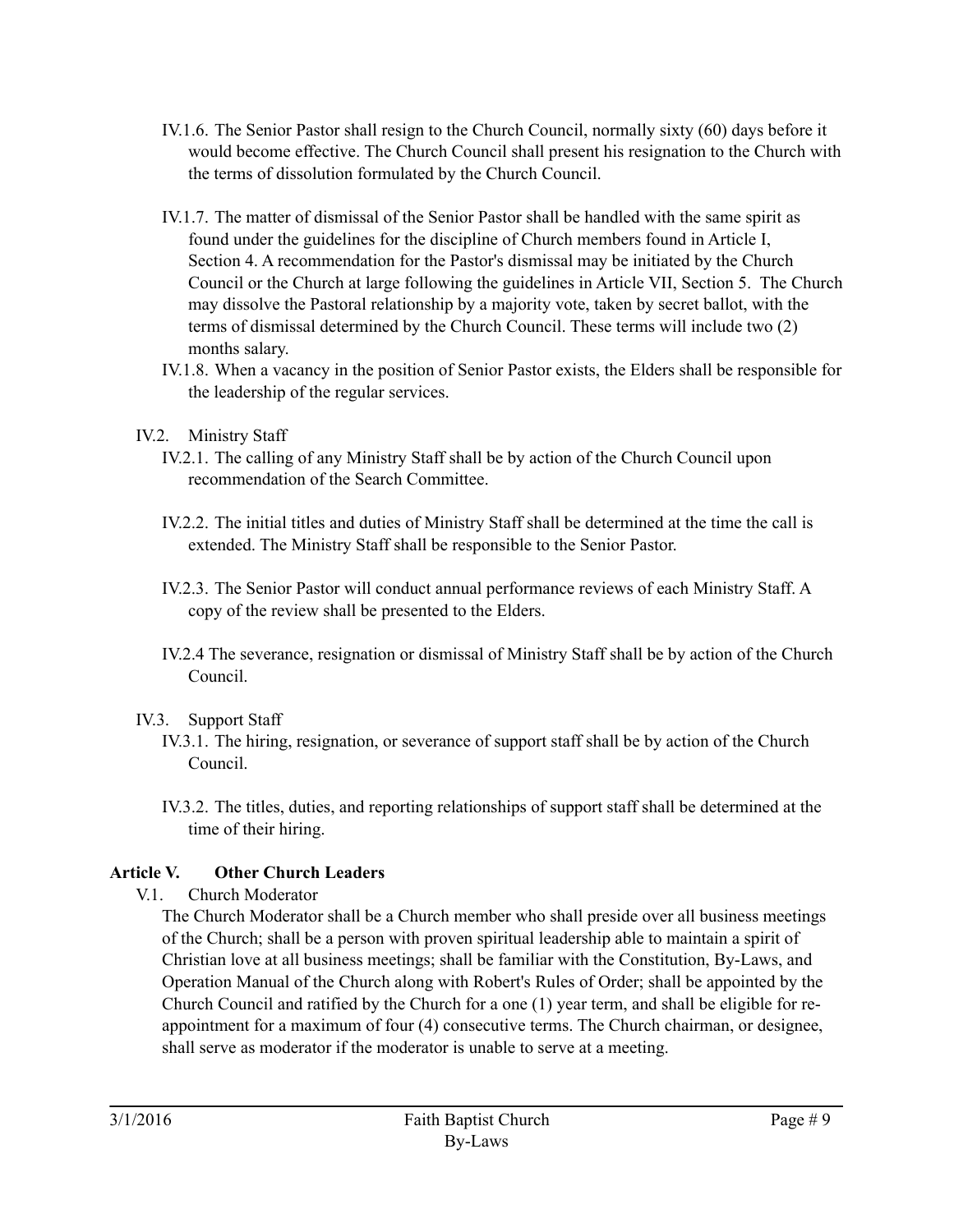# V.2. Church Clerk

The Church Clerk shall be a Church member who shall keep minutes of all Church business, Church Council, and Deacon meetings; carry on correspondence as necessary; keep a register of the membership of the Church; report any changes in the Church membership rolls at quarterly business meetings; and take charge of all records (except property records). The Church Clerk shall be appointed by the Church Council, ratified by the Church, serve a one (1) year term, and be eligible for re-appointment for a maximum of four (4) consecutive terms.

# V.3. Financial Secretary

The Financial Secretary shall be a Church member who shall keep an account of all moneys received and deposit the same in a local bank in the name of Faith Baptist Church of Hampton, Iowa; shall provide Church members with contribution envelopes; shall provide monthly reports to the church council, and annual financial reports to the Church; shall send statements of giving records to each contributor; and shall perform all other duties as assigned by the Deacons. The Financial Secretary shall be a member of the Finance Ministry Team, but not the Deacons, shall be elected by the Church to a two (2) year term, and shall be eligible for reelection to a second term.

# V.4. Assistant Financial Secretary

The Assistant Financial Secretary shall be a Church member familiar with the record system and duties of the Financial Secretary, shall be prepared to perform those duties in the absence of the Financial Secretary, and shall serve on the Finance Ministry Team. The Assistant Financial Secretary shall be appointed by the Deacons, ratified by the Church for a one (1) year term, and shall be eligible for re-appointment for a maximum of four (4) consecutive terms.

# V.5. Church Treasurer

The Deacon responsible for finances shall serve as the Church Treasurer. The Treasurer shall keep an account of all disbursements; shall provide monthly reports to the church council, and annual reports to the Church; and shall perform all other duties as assigned by the Church Council. All funds shall be under the jurisdiction of the Church Council.

# V.6. Assistant Church Treasurer

The Assistant Church Treasurer shall be a Church member familiar with the record system and duties of the Church Treasurer, shall be prepared to perform those duties in the absence of the Church Treasurer, and shall serve on the Finance Ministry Team. The Assistant Church Treasurer shall be appointed by the Deacons, ratified by the Church for a one (1) year term, and shall be eligible for re-appointment for a maximum of four (4) consecutive terms.

# V.7. Church Chairman

The Church Chairman shall be appointed by the Elders from among their members, and shall be ratified by the Church. The Church Chairman shall preside at all Church Council meetings; shall give supervision and encouragement to each of the Ministry Teams and committees as an exofficio voting member; shall work closely with the Senior Pastor in planning and leading the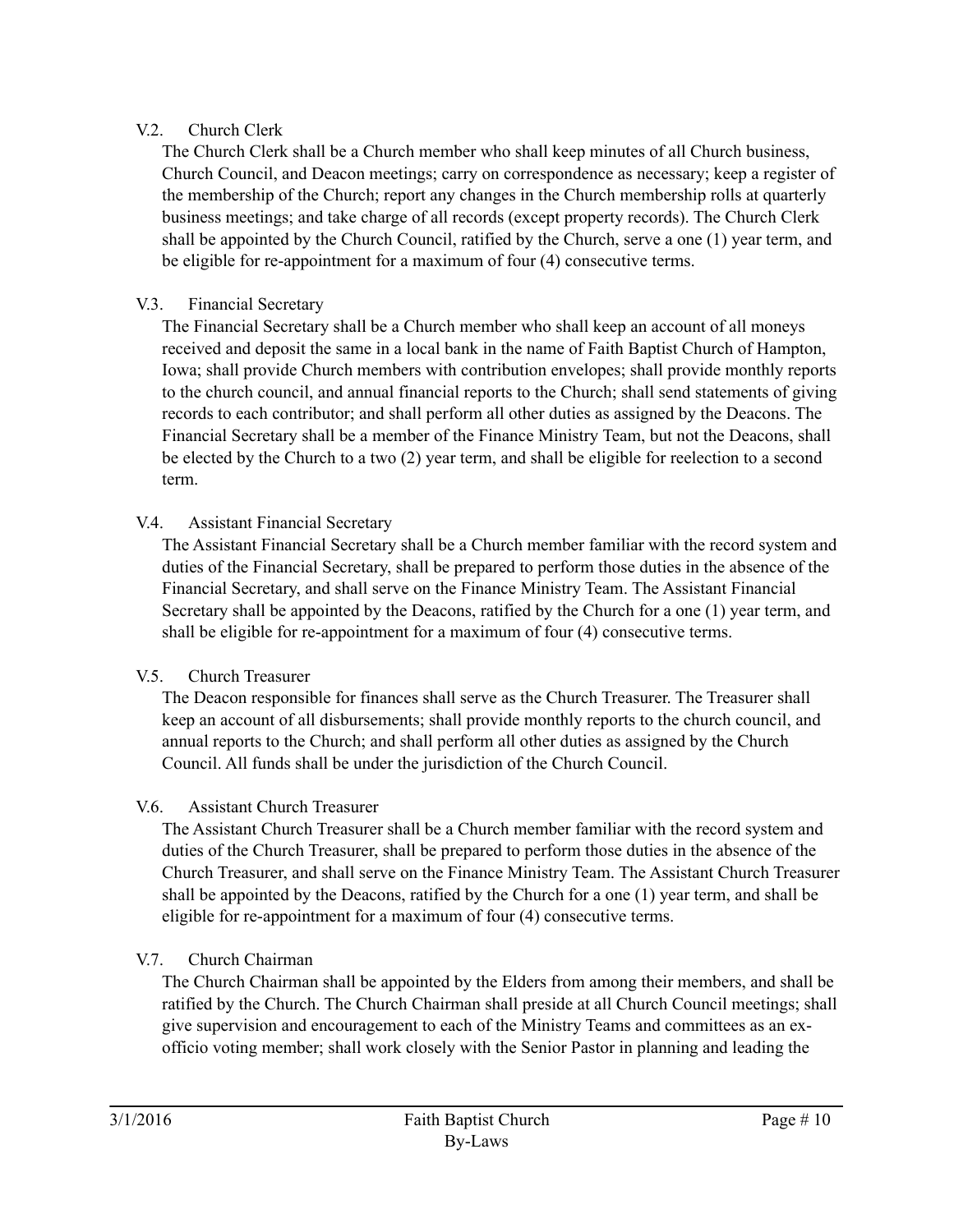local Church, and in the Senior Pastor's absence, shall perform the administrative responsibilities.

#### **Article VI. Committees**

#### VI.1. Nominating Committee

The Nominating Committee shall consist of the Church Chairman, representing the Elders , a Deacon, selected by the Deacons, the Senior Pastor, and not less than three (3) members, nor more than five (5) members elected from the membership of the Church at large. The committee shall select a chairperson from among it's members.

#### VI.1.1. Selection

The Nominating Committee will submit recommendations for three to five (3-5) members from the Church at large to the Church Council for discussion. Those who are qualified will then be contacted by the Nominating Committee for willingness to serve. Members of this committee shall display a spirit-filled life, demonstrate a servant's heart, possess leadership ability, and recognize the need to be above reproach.

#### VI.1.2. Election

The current Nominating Committee shall post the names of those recommended, consenting and qualified to serve at least two (2) regular Sunday morning worship services prior to the Annual Meeting in February. Election will require a 2/3 majority vote of the members present.

#### VI.1.3. Length of Service

The term of service shall be one (1) year and no member elected from the Church at large shall serve more than two (2) consecutive terms.

#### VI<sub>14</sub> Vacancies

If the number of committee members elected from the Church at large falls below three (3), the committee shall initiate the process outlined in Selection and Election (paragraphs VI.1.1 and VI.1.2). The requisite posting of names is prior to the next scheduled business meeting.

#### VI.1.5. Responsibilities

The committee shall serve for one Church year to consider recommendations from individual members for Church Council, and review the credentials of candidates to the positions on the Church Council and the office of Financial Secretary; nominate them for election at the Annual Election to a specific ministry area or the office of Financial Secretary; and fill any vacancies on the Church Council as they occur.

#### VI.2. Pastoral Search Committee

The Pastoral Search committee shall be activated for the calling of the Senior Pastor or associate staff.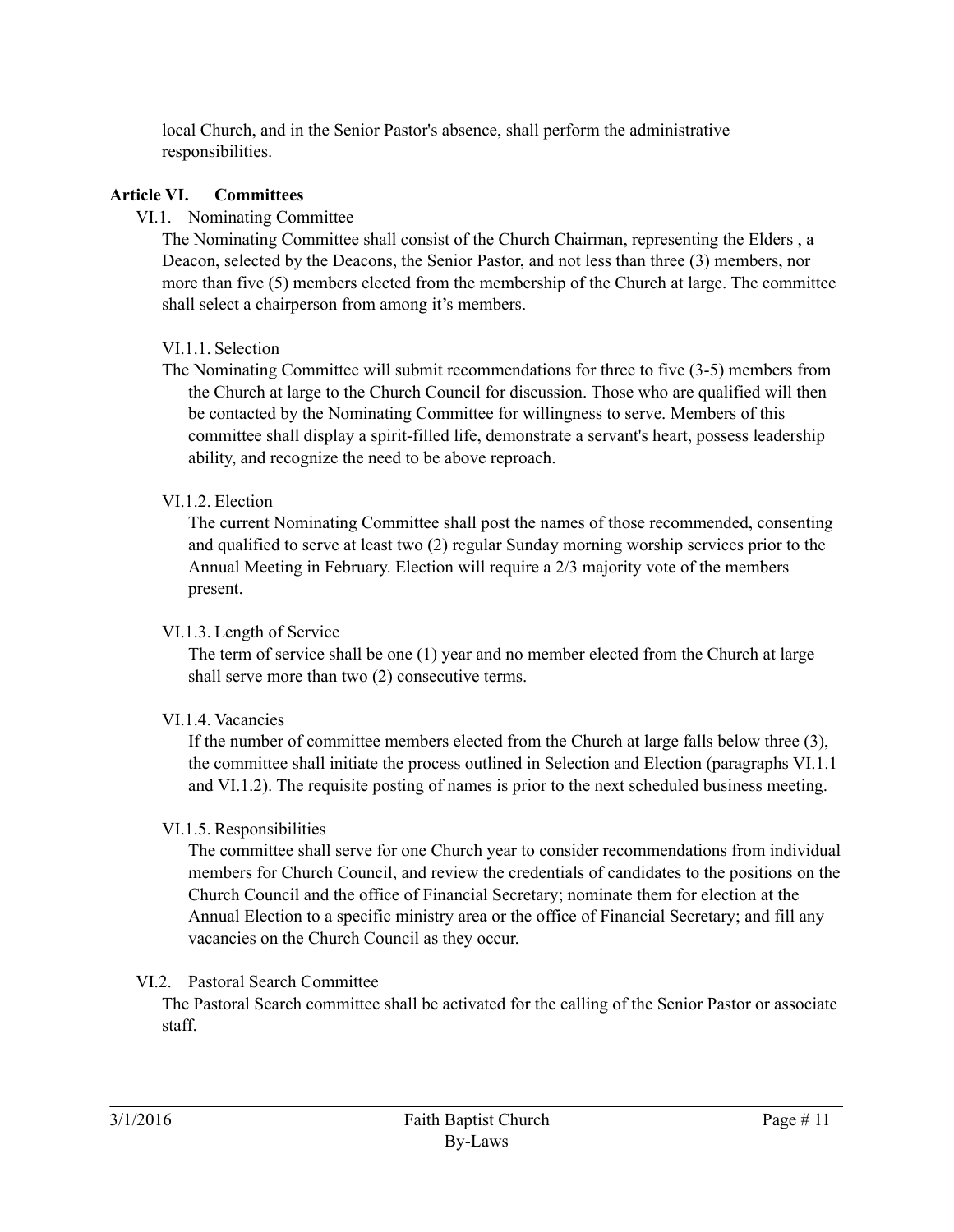## VI.2.1. Selection

This committee shall consist of four (4) Church members at large, one (1) Elder, and one (1) Deacon in addition to the Church Chairman, and shall broadly represent the constituency and program of the Church. When seeking ministry staff, the Senior Pastor shall lead the committee. The committee members shall be appointed by the Church Council and ratified by the Church, and shall be convened by the Church Chairman.

## VI.2.2. Responsibilities

When the work of this committee is to find a candidate for the position of Senior Pastor, it shall bring it's recommendation to the Church Council for approval. The Elders, together with the Pastoral Search committee, shall establish an appropriate candidate schedule, announcing the date and times at least two (2) Sundays prior to this event. This committee, in consultation with the Church Council, shall formulate the terms of the call upon which the Church must act within one (1) week of the candidacy.

When the work of this committee, with the Senior Pastor's leadership, is to find a candidate for the position of ministry staff, it shall bring it's recommendation to the Church Council for approval. The Search Committee shall establish an appropriate candidate schedule and post it at least one (1) Sunday prior to the event. This committee, in consultation with the Church Council, shall formulate the terms of the call. A call shall require a favorable vote of 75% by the Church Council.

## VI.3. Audit Committee

The Audit Committee shall consist of at least two (2) Church members, not to include the financial officers of the Church, and shall be appointed by the Deacons and ratified by the Church at the Annual Election to serve for the following fiscal year. This committee shall review the financial records of the Church and shall submit a written report to the Church Council before the end of the first quarter of the fiscal year, and at such other times as directed by the Deacons.

#### VI.4. Ad Hoc Committees

The Church Council may add or dissolve other committees as it, or the Church, deem necessary.

# VI.5. New Ministries

In order for any new ministry to be considered a part of the Church sponsored activities, it's leaders shall submit their plans in writing to the Senior Pastor, or his designee, and subsequently to the Church Council for review. The new ministry shall, upon recognition by the Church Council, be assigned to the appropriate Ministry Team. Regular reports and plans shall be submitted to that Ministry Team.

# **Article VII. Business Meetings**

## VII.1. Fiscal Year

The fiscal year of the Church shall run from the first day of March to the last day of February.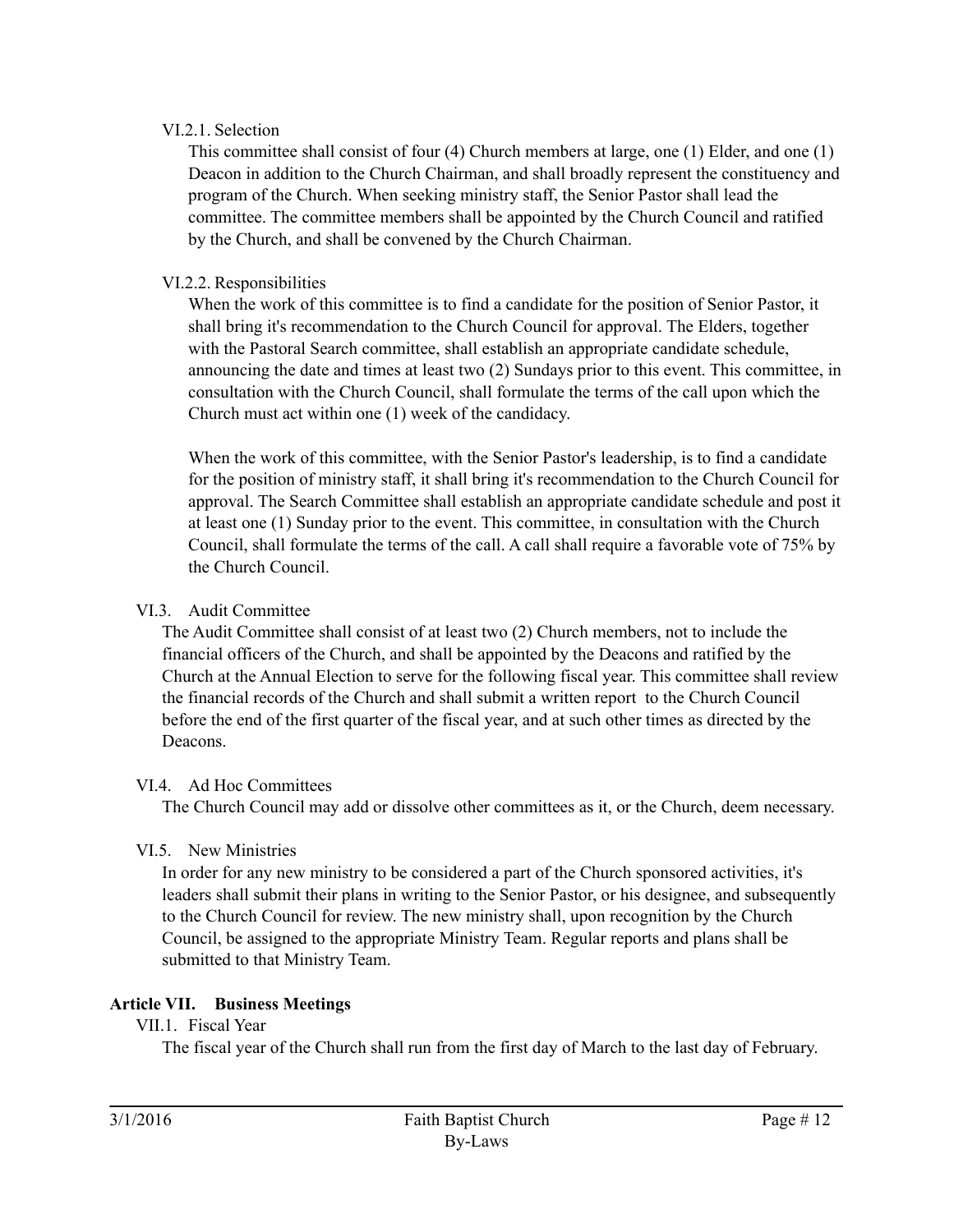## VII.2. Annual Business Meeting

The Annual Business Meeting of the Church shall be held in February upon such day and time as the Church Council shall designate for the purpose of approving the annual Church budget for the next fiscal year, electing the Church Council members and the Financial Secretary the Nominating Committee, ratify Church Chairman, Clerk, Assistant Treasurer, Moderator and Assistant Financial Secretary and transacting such other business as may be properly brought before the members.

# VII.3. Annual Praise Gathering

The Annual Praise Gathering of the Church shall be held in March upon such day and time as the Church Council shall designate for the purpose of reporting on and praising God for the ministry accomplishments of the previous year.

#### VII.4. Special Business Meetings

Special business meetings of the Church may be called by the Church Chairman, the Church Council, the Senior Pastor, or by fifteen (15) percent of the membership of the Church presenting a petition to the Church Chairman or the Church Moderator for the purpose or purposes stated in the call of the meeting.

## VII.5. Notice of Meetings

Notice of the date, time, and purpose for all business meetings shall be posted in a conspicuous place two (2) consecutive Sundays in advance of the meeting, and announced verbally during the morning services on those Sundays. Exceptions to this include meetings at which decisions will be made regarding the mortgaging, conveying, or encumbering the real property of the Church. Meetings including these items on the agenda require verbal and posted notice four (4) consecutive Sundays in advance of the meeting.

# VII.6. Quorum

a. Fifteen (15) percent of the adult membership of the Church shall constitute a quorum at any duly called meeting for the purpose of transacting such business as may be properly brought before the members. Fifty one (51) percent of the adult membership shall constitute a quorum at a meeting for the purpose of calling a Pastor, or for the mortgaging, conveying, or encumbering the real property of the Church.

#### VII.7. Voting

The majority of the members voting shall constitute the act of all members unless specified otherwise in the Church Constitution or By-Laws. Each member sixteen (16) years of age and older shall be entitled to one (1) vote in each matter.

#### VII.8. Rules of Order

All business meetings of the Church members, or of the Elders, Deacons, or the Church Council, shall be governed by Robert's Rules of Order, keeping in mind that the Bible is the Church's final